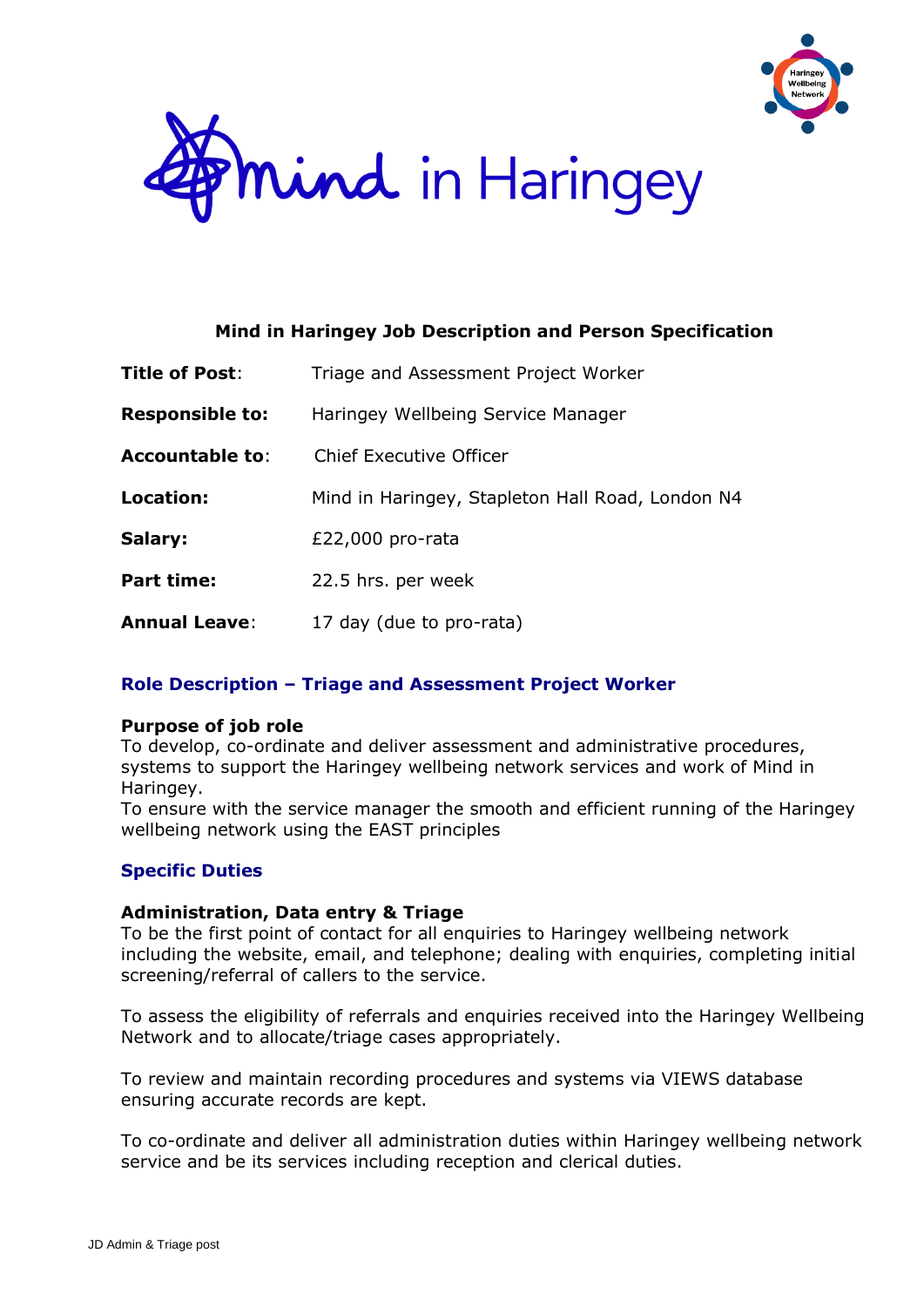To provide up to date information to the service manager to ensure that the reporting and activity records for the service are meeting contractual requirements.

To contribute to the Haringey Wellbeing Network assessment process, by undertaking non-complex assessments.

#### **Flexibility**

To be able to attend meetings or other activities to ensure efficiency of service.

#### **Monitoring and Evaluation**

To co-ordinate and maintain evaluation and monitoring systems as advised by service manager and produce reports for Haringey wellbeing network service manager and service users.

#### **This to include:**

- client monitoring tracking and systems
- demographics and data relating to people affected by mental health in Haringey
- commissioning reports
- and other informative databases

#### **Line management responsibility**

Volunteers

#### **Volunteers**

To co-ordinate volunteer admin roles, support and provide support and administration tasks.

#### **Other**

Any other tasks as may be reasonably required by the service Manager. To act always in the best interest of the Mind in Haringey and the Haringey wellbeing network service.

To fully understand and comply with Mind in Haringey's Equality and Diversity Policy.

#### **General**

Adhere to Mind in Haringey's Equal Opportunities and Diversity policies always. Adhere to & Mind in Haringey's Safety and Confidentiality policies at all times.

This job description covers the current range of duties and will be reviewed from time to time. It is Mind in Haringey's aim to reach agreement on changes, but if agreement is not possible, Mind in Haringey reserves the right to change this job description.